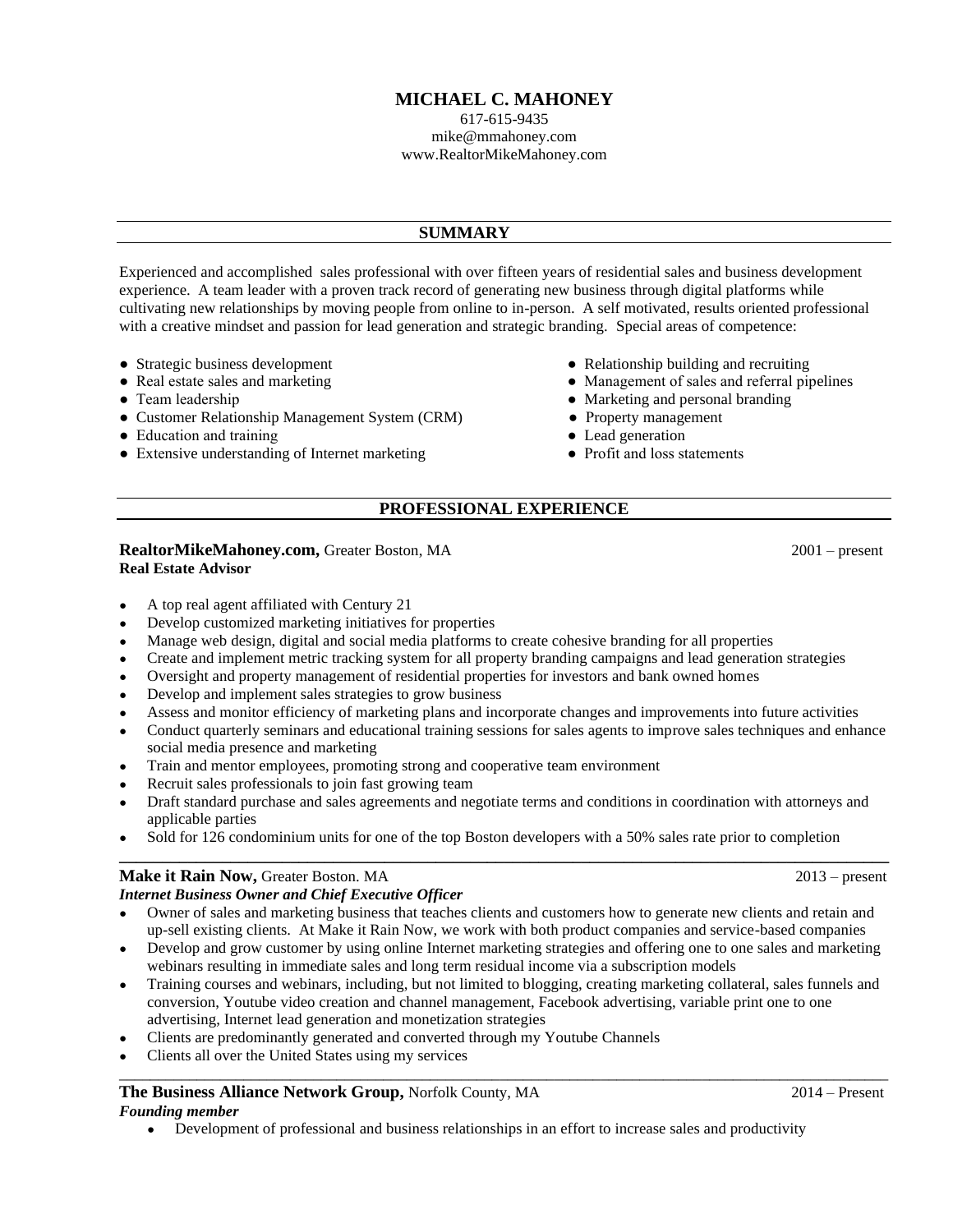- Identify and implement training opportunities for members
- Present weekly presentations to group of business professionals on sales, marketing and business development \_\_\_\_\_\_\_\_\_\_\_\_\_\_\_\_\_\_\_\_\_\_\_\_\_\_\_\_\_\_\_\_\_\_\_\_\_\_\_\_\_\_\_\_\_\_\_\_\_\_\_\_\_\_\_\_\_\_\_\_\_\_\_\_\_\_\_\_\_\_\_\_\_\_\_\_\_\_\_\_\_\_

#### **Toastmasters International,** Boston, MA 2014-2016 *President*

#### *Vice President for Education*

- Participated as member of educational organization that operates clubs worldwide for the purpose of helping members improve their communication, public speaking, and leadership skills
- Developed educational and training opportunities for members

#### **The Back Bay Business Networking Group,** Boston, MA2008 – 2013

#### *President*

#### *Education Chair*

#### *Membership Committee*

- Developed business and professional relationships amongst entrepreneurs
- Grew the groups referral business to close to 1 million in closed business amongst members
- Delivered weekly motivational minutes written to inspire and motivate business to reach higher in their businesses

# **Availant, Cambridge, MA** 2000- 2001

- *Sales Engineer*
- Sold Availant Enterprise software to Fortune 100 executives and their IT staff via face to face sales presentations as the tech guru for sales engagements

**\_\_\_\_\_\_\_\_\_\_\_\_\_\_\_\_\_\_\_\_\_\_\_\_\_\_\_\_\_\_\_\_\_\_\_\_\_\_\_\_\_\_\_\_\_\_\_\_\_\_\_\_\_\_\_\_\_\_\_\_\_\_\_\_\_\_\_\_\_\_\_\_\_\_\_\_\_\_\_\_\_\_\_\_\_\_\_\_\_\_\_\_\_\_\_\_\_\_**

- Installed, configured and supported server management tool designed to keep mission critical Microsoft Exchange and SQL servers highly available by automating response to system problems
- Provided technical support to sales team, fully supporting customer installation and system integration
- Trained Compaq Field Sales Engineers (ASEs) on Availant based product(s) and the integration of the technology with the Compaq Proliant server product line
- Installed and configured product(s) at Compaq, Pacific Life Insurance, Qualcomm, NEC, DELL, APC, Skandia and **Stratus \_\_\_\_\_\_\_\_\_\_\_\_\_\_\_\_\_\_\_\_\_\_\_\_\_\_\_\_\_\_\_\_\_\_\_\_\_\_\_\_\_\_\_\_\_\_\_\_\_\_\_\_\_\_\_\_\_\_\_\_\_\_\_\_\_\_\_\_\_\_\_\_\_\_\_\_\_\_\_\_\_\_\_\_\_\_\_\_\_\_\_\_\_\_\_\_\_\_**

#### **FullArmor Corporation, Boston, MA** 1999- 2000

#### *Sales Engineer/Technical Account Manager*

- Provided pre-sales technical support, presentations and product demonstrations to sales team
- Established proof of concept installations, strategic consulting and product marketing for implementation of FullArmor's Fazam, a set of enterprise management tools, which manage System Policy in the NT environment and Group policy in Windows 2000 and active directory
- Managed professional service delivery to high profile accounts (Dynegy, John Hancock, Brown Forman (Jack Daniels), Schlumberger and Standard Register
- Presented technical follow up education and training with clients
- Developed and maintained technical and professional relationships with clients
- Worked internally to ensure smooth transition between pre-sales technical work and post-sales consulting and technical support
- Established appropriate project timelines to ensure projects met completion dates
- Integrated product with 3rd party vendors virus and software deployment technologies

\_\_\_\_\_\_\_\_\_\_\_\_\_\_\_\_\_\_\_\_\_\_\_\_\_\_\_\_\_\_\_\_\_\_\_\_\_\_\_\_\_\_\_\_\_\_\_\_\_\_\_\_\_\_\_\_\_\_\_\_\_\_\_\_\_\_\_\_\_\_\_\_\_\_\_\_\_\_\_\_\_\_\_\_\_\_\_\_\_\_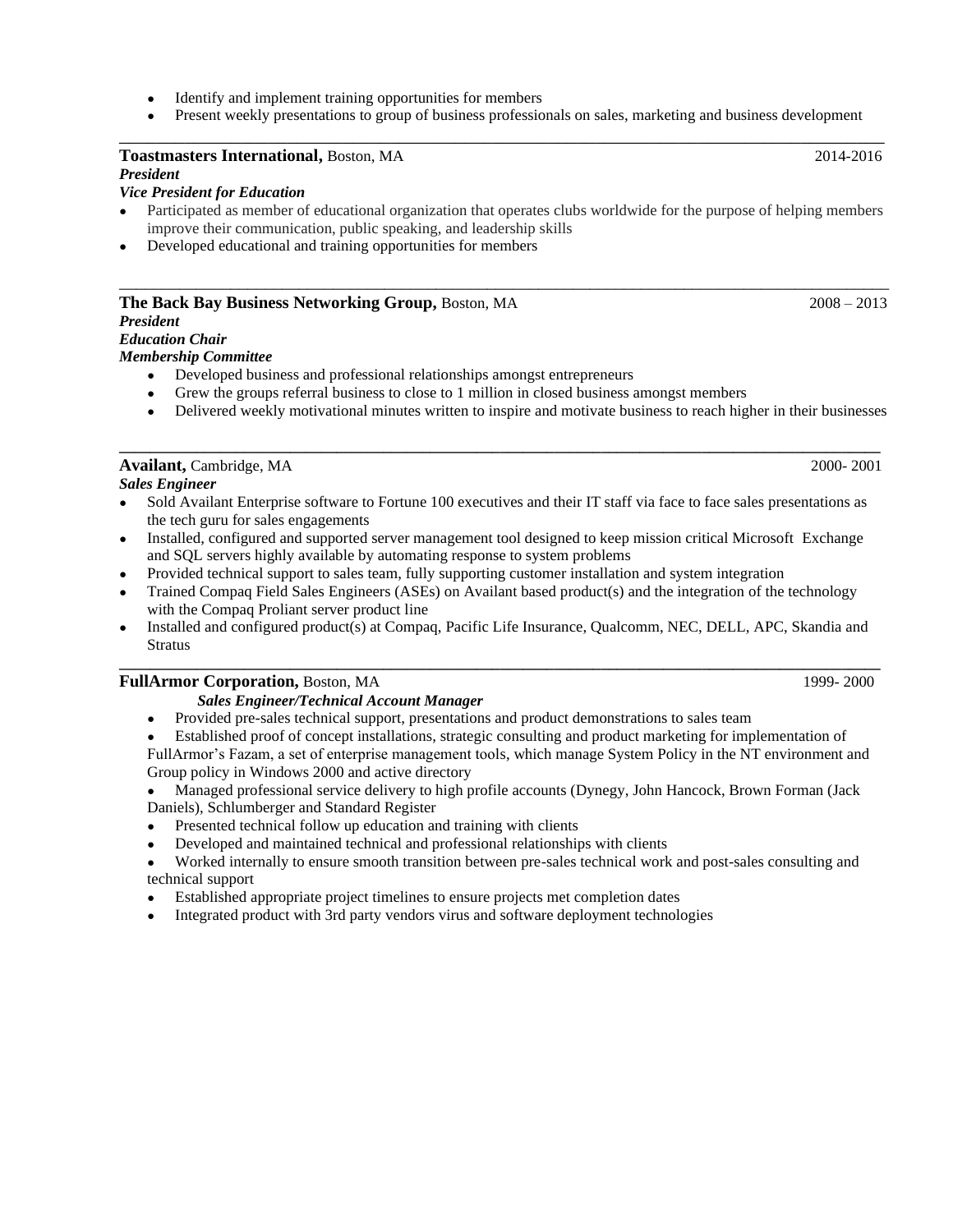# **GTE Internetworking, Cambridge, MA** 1998-1999

#### *IT Team Leader/ Analyst*

- Acted as team leader for the technology, solutions and deployment team
- Worked with line of business heads to determine goals of business unit and sourced and implemented technology that would allow them to reach goals

**\_\_\_\_\_\_\_\_\_\_\_\_\_\_\_\_\_\_\_\_\_\_\_\_\_\_\_\_\_\_\_\_\_\_\_\_\_\_\_\_\_\_\_\_\_\_\_\_\_\_\_\_\_\_\_\_\_\_\_\_\_\_\_\_\_\_\_\_\_\_\_\_\_\_\_\_\_\_\_\_\_\_\_\_\_\_\_\_\_\_\_\_\_\_\_\_\_\_**

**\_\_\_\_\_\_\_\_\_\_\_\_\_\_\_\_\_\_\_\_\_\_\_\_\_\_\_\_\_\_\_\_\_\_\_\_\_\_\_\_\_\_\_\_\_\_\_\_\_\_\_\_\_\_\_\_\_\_\_\_\_\_\_\_\_\_\_\_\_\_\_\_\_\_\_\_\_\_\_\_\_\_\_\_\_\_\_\_\_\_\_\_\_\_\_\_\_\_**

- Developed and managed the departmental intranet site
- Managed a group of desktop support technicians that supported 5000 users
- Scripted installation packages for automatic software delivery

# **Stop and Shop Supermarket, Quincy, MA 1997-1998**

- *Windows NT Project Leader*
- Automated the PC rollout process for Windows NT to the desktop using scripting kit in conjunction with GHOST resulting in company savings of \$5 million dollars.
- Researched, tested and installed a remote desktop software deployment and assessment management tool **\_\_\_\_\_\_\_\_\_\_\_\_\_\_\_\_\_\_\_\_\_\_\_\_\_\_\_\_\_\_\_\_\_\_\_\_\_\_\_\_\_\_\_\_\_\_\_\_\_\_\_\_\_\_\_\_\_\_\_\_\_\_\_\_\_\_\_\_\_\_\_\_\_\_\_\_\_\_\_\_\_\_\_\_\_\_\_\_\_\_\_\_\_\_\_\_\_\_**

#### **Bank of Tokyo - Mitsubishi Capital Corporation, Boston, MA 1996-1997** *LAN Technician*

Provided technical support and network administration of a Microsoft NT and Banyan Vines Network to a community of 400+ users. This environment included 13 Vines servers (Compaq, Proliant and Prosignia's), 2 Unix servers (SunOS), 7 NT servers running various third party applications to support 15 satellite offices throughout the U.S.

- Responsible for network administration, end-user support and training
- Implemented and maintained hardware and server for in-house users as well as remote offices
- Adept with the design, implementation, administration and support of client-server applications
- Migrated 500 users from Windows 3 to Windows 95 using automated techniques

#### **EMC,** Hopkinton, MA 1995-1996

#### *PC Technician*

- Provided desktop support to 400 users
- Maintained desktop, laptops and software applications for sales, marketing, legal, and executive staff
- Supported dial-in and remote connectivity
- Supported AS400 production application
- Identified as employee with best "call to closure" ratio of a twelve person support team consistently meeting quotas and objectives

#### **Massachusetts Army National Guard** 1992-1997 *2nd Lieutenant Infantry Rifle Platoon Leader*

### *1/182 Infantry*

- Commissioned Officer
- Qualified in leadership and human behavior, leadership theory and application, UCMJ law, moral reasoning for leaders, and basic human psychology
- Enlisted 11 Bravo and 11 Hotel soldier prior to completing Officer Candidate School
- Charged to lead a platoon of 40 infantry soldiers
- Issued orders to my unit which were in support of our overall battalion level battlefield missions
- Worked closely with other members of military in support of identified goals and objectives

# **EDUCATION**

#### **Massachusetts College of Liberal Arts,** North Adams, MA; Bachelor of Arts May 1995 Major: Sociology

#### **Catholic Memorial High School, Boston, MA; Diploma June 1991** June 1991

### **PROFESSIONAL AFFILIATIONS / EDUCATION**

**\_\_\_\_\_\_\_\_\_\_\_\_\_\_\_\_\_\_\_\_\_\_\_\_\_\_\_\_\_\_\_\_\_\_\_\_\_\_\_\_\_\_\_\_\_\_\_\_\_\_\_\_\_\_\_\_\_\_\_\_\_\_\_\_\_\_\_\_\_\_\_\_\_\_\_\_\_\_\_\_\_\_\_\_\_\_\_\_\_\_\_\_\_\_\_\_\_\_**

**\_\_\_\_\_\_\_\_\_\_\_\_\_\_\_\_\_\_\_\_\_\_\_\_\_\_\_\_\_\_\_\_\_\_\_\_\_\_\_\_\_\_\_\_\_\_\_\_\_\_\_\_\_\_\_\_\_\_\_\_\_\_\_\_\_\_\_\_\_\_\_\_\_\_\_\_\_\_\_\_\_\_\_\_\_\_\_\_\_\_\_\_\_\_\_\_\_**